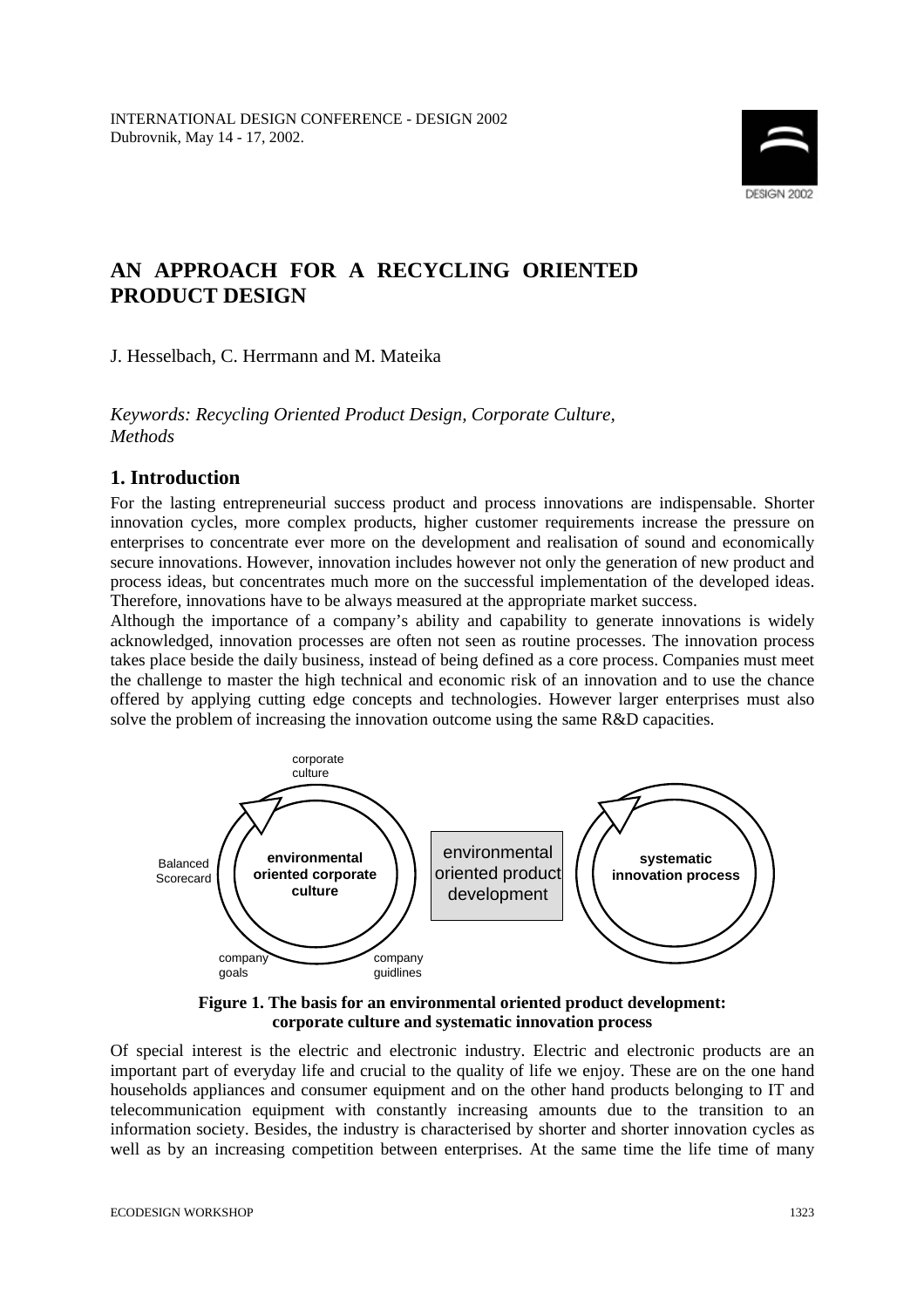electrical products decreases. Here, economic and ecological challenges as well as new legislation can be used to implement new process and design strategies that have innovations as a major driver.

A fundamental precondition for the success of an innovation is a systematic methodology and the implementation of a defined innovation process into the enterprise. Further, for an environmental oriented product development an appropriate corporate culture has to be created (fig. 1).

### **2. Implementation of an environmental oriented product development**

A corporate culture is the whole set of criteria, which contains the moral conceptions and conviction of the management and sets clear standards for its business behaviour. The corporate culture represents values and standards as well as knowledge and convictions, which influence the behaviour of the employees. A corporate culture cannot be given by management. However, how can a corporate culture be created, which embodies the environmental care and preservation of resources as an important value into the mentality of the employees?

A reasonable way to an environmental oriented corporate culture is the definition of a set of company guidelines. Company guidelines can be defined as fixed predicates to the basic purpose and the conceptions of the company. Therefore, all stakeholders should to be considered. Furthermore, environmental protection should be seen as an equivalent item as product quality, customer orientation and employees satisfaction. An example are the guidelines of the *Vorwerk* Company: "Environmental protection is for *Vorwerk* an independent company target. That means, that all management decisions are checked under the criterion of the environmental compatibility. *Vorwerk* intends to do more for the environmental care than the legislator requires. [...]"

Now, more precise company goals can be derived from the enterprise guidelines. In the next step differentiated goals for environmental oriented product politics and product development can be developed from these company targets. Their contents, their dimension and their degree of the achievement of goals should be specified. Thereby, the Balance Scorecard is an appropriate approach. The basic idea of the Balance Scorecard is the implementation of strategic goals into the enterprise.

Financial characteristic figures are extracted from the company goals and are connected with nonfinancial characteristic figures to a holistic numbers system (fig. 2). This system contains four specific perspectives: Finance, business processes, customer, organisational development. Environmental oriented characteristic figures can be integrated into all of the perspectives. Examples for appropriate environmental oriented figures are the reduction of disposal costs or the reduction of energy consumption. In the next step the found characteristic figures must be broken down up to the smallest reasonable organisational unit in order to make the (environmental oriented) company goals transparency for the single employee. Furthermore, the Balance Scorecard can be combined with incentive systems, in order to evaluate and award the achievement of the goals.



**Figure 2. The perspectives of the Balance Scorecard [Kaplan, Norton 1997]**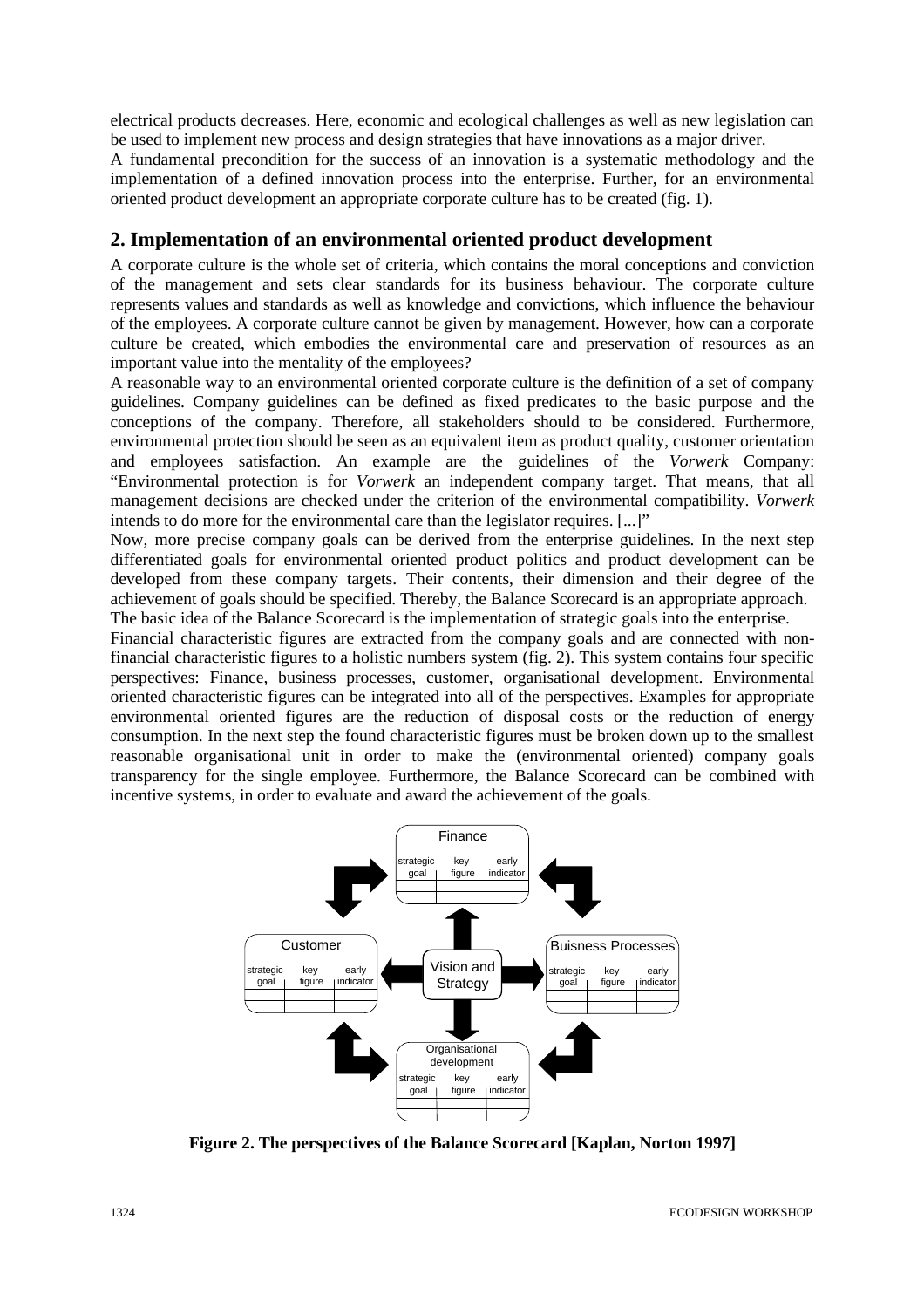# **3. Innovation Process: The Five Steps to an Environmental Oriented Product**

The other important item for the performance of a environmental oriented product development is the implementation of a systematic innovation process. As picture 1 shows an innovation process consists of five steps.



**Figure 3. The five steps of the innovation process**

### **3.1 See Demands on Innovation**

Detecting the innovation requirement represent the beginning of the innovation process. Starting point is a problem, which results from the not fulfilled needs of the customers, from the general market and technology developments or the developments of the enterprise itself. The purpose of this phase is problem recognition, i.e. the perception of chances and possibilities to overcome it. The result does not necessarily have to be the definition of a concrete project idea, but the formulation of the scope of the problem which must be solved.

To identify innovation demands concerning environmental aspects an analysis of the demands within the company as well as an analysis of the market has to be performed. Over the last decade the importance of protecting the environment has come more and more into focus. Along with this growing understanding of the need to protect the environment has come the desire to move towards sustainable development. As a consequence, restrictions and environmental related legislation come more and more into force [Legener 1999]. Due to the nature of electr(on)ic products, aspects such as combination of different plastics, complex composite materials and new materials as well as increasing consumption of those products and a limited supply of natural resources and their related environmental challenges reflect in the current environmental legislation world wide. As figure 4 shows, the recycling oriented product development is addressed by four legislative initiatives.



**Figure 4. Changed legal settings in the electric and electronic industry**

#### **3.2 See innovation potentials**

In this phase the analysis and evaluation of the detected innovation requirements take place. The evaluation criteria, which extensively describe the potential and the risk of the planned effort of innovation must be defined. The target is to filter the success-promising beginnings as early as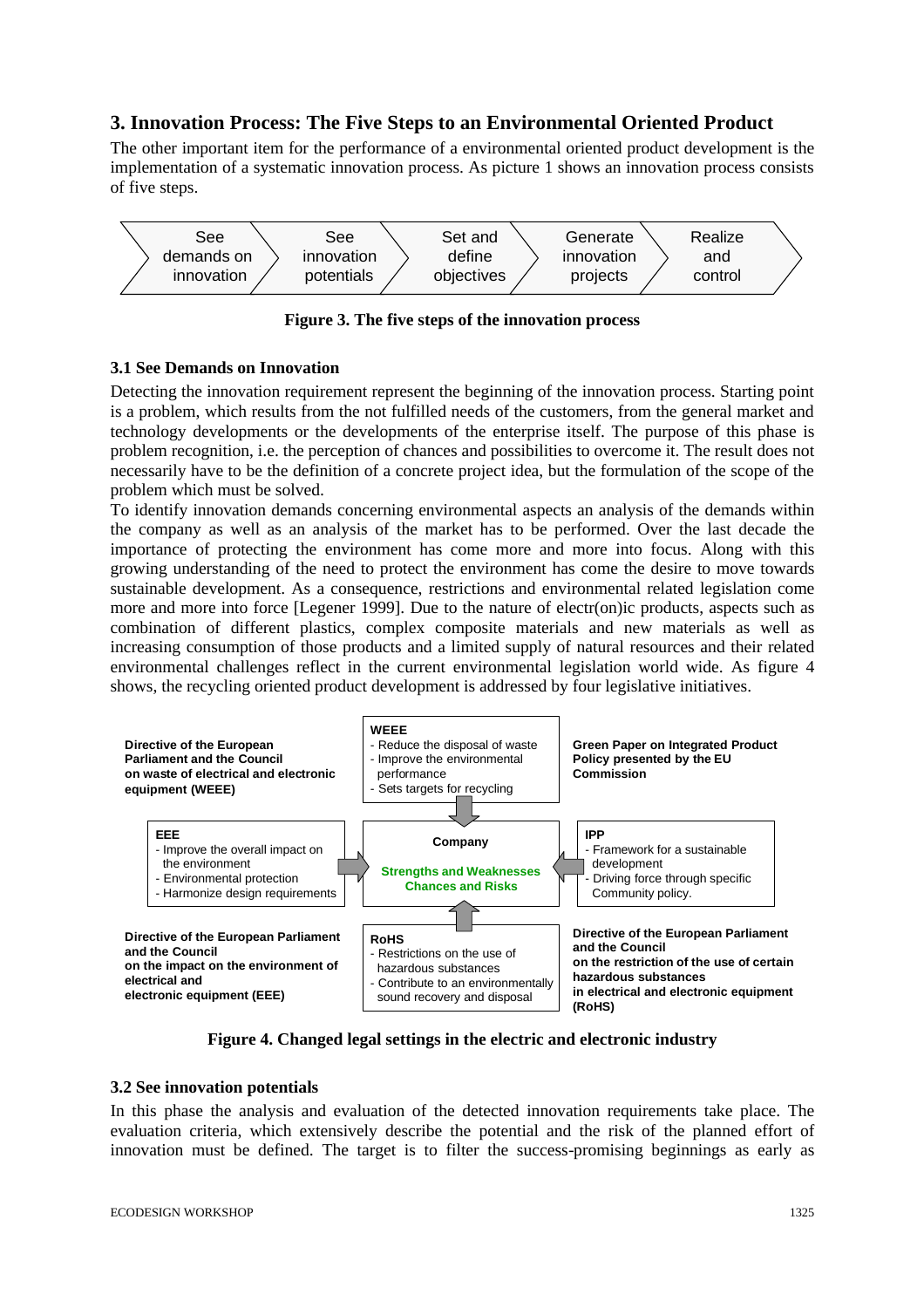possible. The less promising alternatives are dropped. The evaluation is a function of the management and must be carried out very carefully, because false estimates can have an economic disadvantage for the enterprise. It is necessary to confront the identified requirements with the strategic orientation of the enterprise in order to concentrate on the innovation functions crucial for the long-term enterprise development. The potential and resources of the enterprise shouldn't be used for unimportant functions.

The problem perception as well as the potential evaluation are not included in the innovation process by many authors. However, they are an important and indispensable basis for the identification of ideas and the following work stages.

### **3.3 Goal definition and assessment method**

In this phase the concrete goals and functions for the necessary research and development activities are to be formulated. This should be executed on base of an established analysis of the current situation. The purpose of this analysis is the definition of actions and measures for the enterprise, which are to be executed in order to fulfil the detected innovation requirements and potentials. The products, process and services should be evaluated regarding the strategic company targets defined by the management. Furthermore, these should be benchmarked against competitors products and if necessary against companies from other branches. The result is the definition of research and development targets, which form the base of a program planning. The detailing as well as the prioritisation of strategy and key projects take place afterwards, using a project roadmap. But attention has to be paid to the fact that apart from the product development process, service developments are to be started up.

The next step of the proposed process concerning environmental oriented innovations in the electric and electronic industry is to define the objectives and quantitative statement (if possible) that have to be achieved. This is the base for the assessment method used to determine the position of the company or of the companies products within the objective system.

For a qualitative recycling-oriented assessment suitable and relevant evaluation criteria must be selected. Due to the take-back obligation of the manufacturers and the involvement of the municipalities in the collection from private households, the improvement of the return system for waste products offers no competitive edge neither in Europe nor in other countries. Thus, the return system is not suitable for a evaluation criterion. Also, the basic recyclability of a product is only a weak competitive advantage, since this feature is increasingly expected by the consumer. Therefore, the high influence of the product design on the achievable recycling rate and end-of-life costs have to be considered. Furthermore, the evaluation of the basic recyclability has to be part of an assessment taking into account, that a process evaluation such as recycling rate and costs depends on real data. Therefore, these evaluation results are linked with an uncertainty. The used method is divided into [Hesselbach et al. 2000]:

#### *3.3.1 Product assessment*

Real data such as disassembly times or proceeds for secondary raw materials, which vary due to permanent market fluctuations, can contribute to uncertainty in the assessment results. The product assessment method presented aims to evaluate the basic recycling ability of a product. For this, the socalled recycling potential is determined using a multi-criteria product evaluation [Hesselbach et al. 2000]. This procedure evaluates product properties which are relevant for recycling and disassembly such as product structure, materials, joining techniques basing on a set of predefined criteria [Hesselbach et al. 1999].

#### *3.3.2 Process assessment*

A closed loop economy is aiming at a high recycling ratio and a maximum economical efficiency. The disassembly level describes the scale of operations in the disassembly process [Kang et al., 1999]. Components which can be recycled together are processed as recycling segments. The criteria for the determination of the disassembly level are the separation of toxic and pollutant substances, the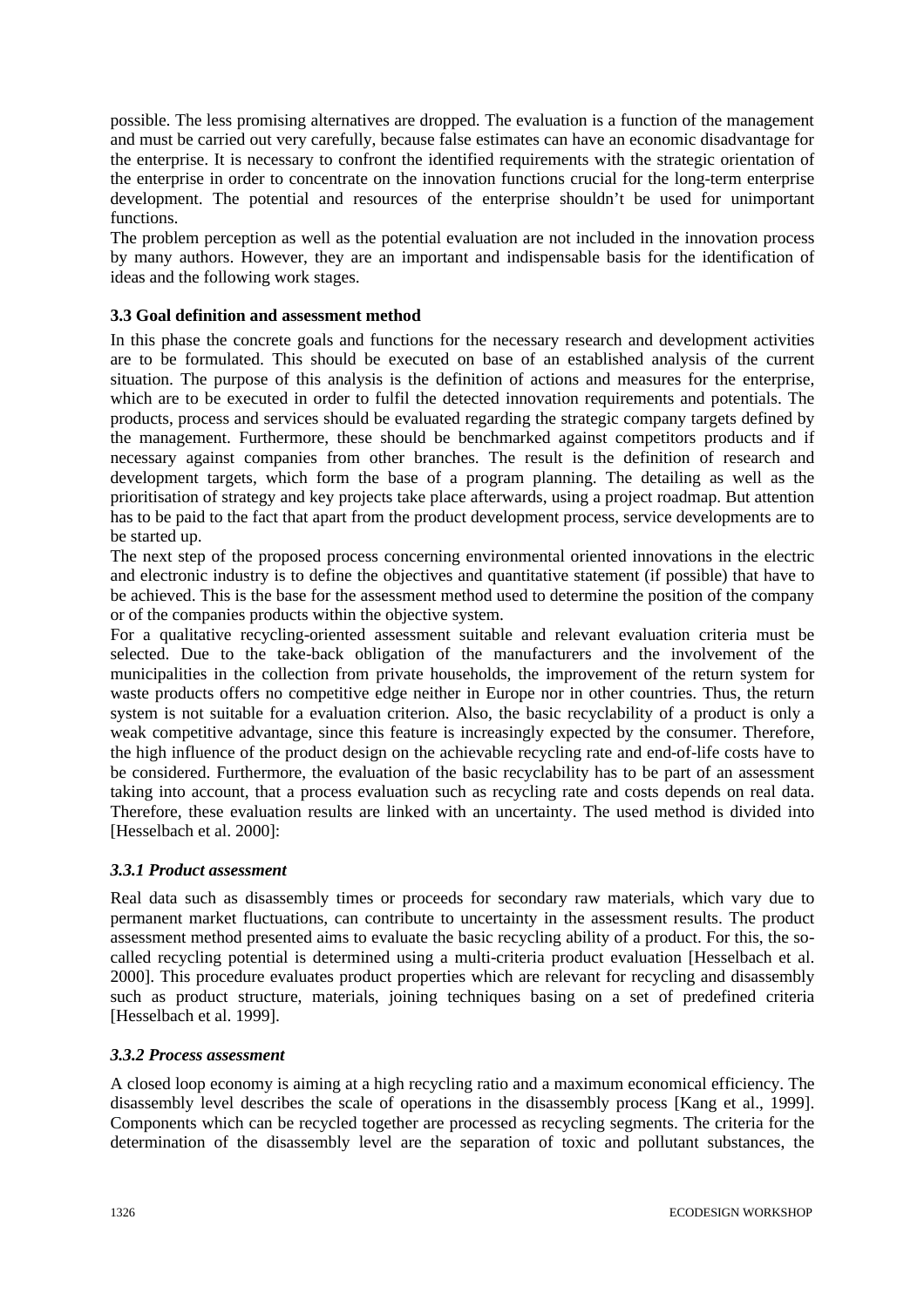consideration of access restrictions as well as the comparison between disassembly costs and attainable proceeds for a reused part or a recycled material. The attainable proceeds require relevant information of the secondary raw material markets. Using the disassembly level, the recycling ratio can be determined as the weight fractions of the product which will be reused or recycled related to the total weight of the product.

#### *3.3.3 Portfolio analysis*

After the product and process performance assessment, the position of a product within the target system has to be determined.



**Figure 5. Recycling portfolio**

The position of the company's products in relation to the competitor's products is of importance, as well. The recycling ratio and the recycling potential are factors of major importance, which are determined as aggregated results on the assessment level. The recycling ratio (RR) can be determined as the weight fractions of the product which will be reused or recycled (WR) related to the total weight of the product (WT). The recycling potential includes an evaluation of product properties which are relevant for recycling and for disassembly such as product structure, material, joining techniques, means for disassembly and reutilization properties basing on a set of predefined criteria.

Here, the portfolio technique offers the possibility to summarise and to represent the different evaluation dimensions within a model and perform a product benchmark [Legner, 1999]. Therefore, the recycling ratio and the recycling potential are represented as key factors in a co-ordinate system, in which the products can be arranged (fig 5). Additionally, the weight fraction of the analysed product can be represented by varying the diameter of the circle which represents the product's group [Hesselbach et al., 2000; Schlegelmilch, 1999].

#### *3.3.4 Product process roadmap*

Based on the performed innovation steps a combined product process roadmap can be developed. The roadmap should summarise the demands and potentials identified as well as goals derived from the assessment level presented above. All development goals for a new product generation should be transferred into the roadmap. The time axis should cover a long term strategic view.

With the proposed roadmap the transparency of further developments increases and interdependencies can be seen. The roadmap contributes to a process and project view instead of only a product view. Furthermore, the communication between the product and process development is supported.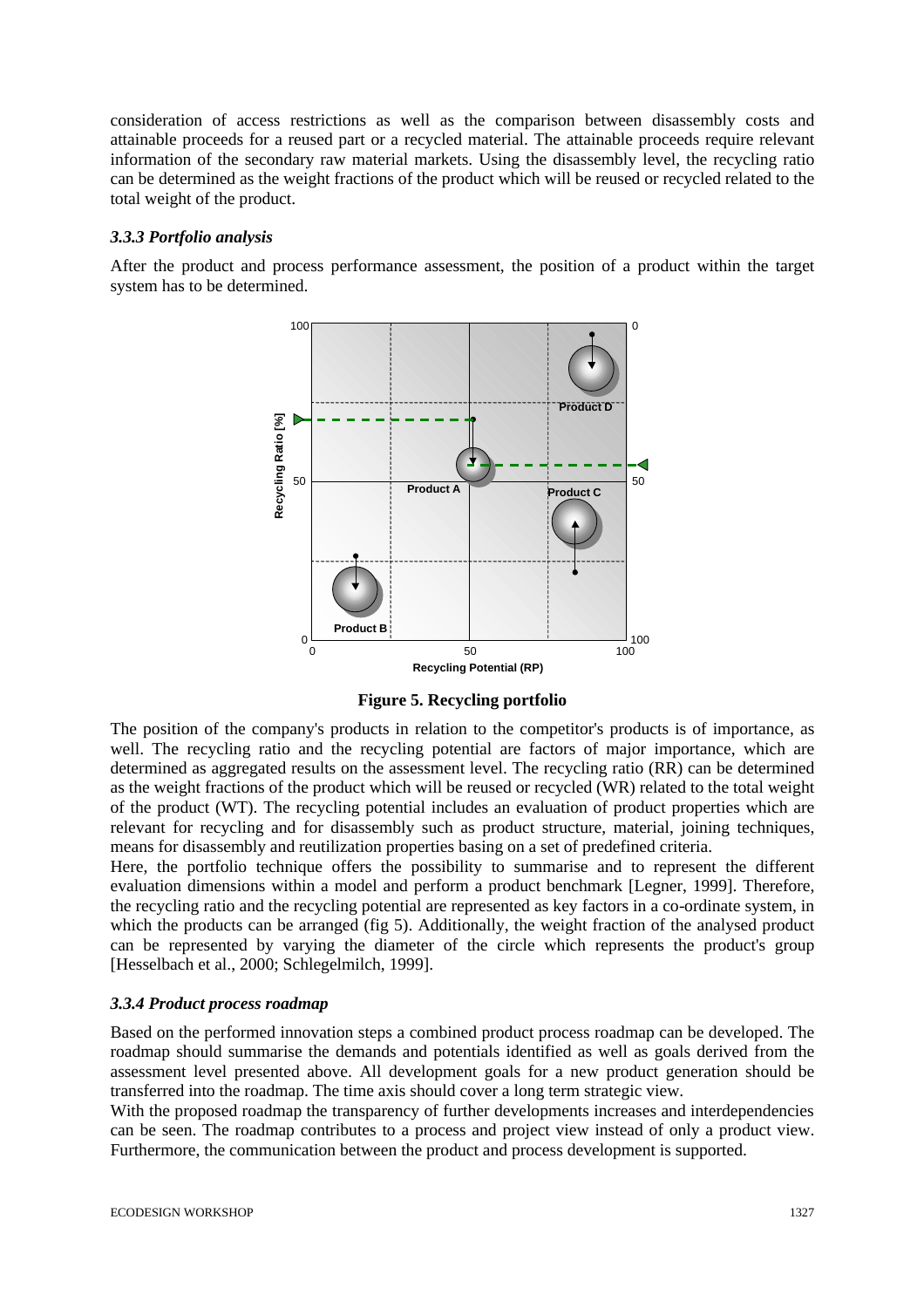#### **3.4 Generate innovation projects**

This phase starts with the actual creation of ideas, within a strategically limited field. The existing concepts resulting from the innovations demand, which were developed in the first phases of the innovation process, must be further prepared. Ideas for concrete innovation projects must be collected. However, the project ideas must have matured so far that they have strong economic and technological chances of success for the company. A differentiated success and investment calculation do not take place in this phase yet.

The development of new project ideas takes a high level of creativity. The idea identification during the creative phase can take place in two ways: intuitive or discursive thinking (fig 6). By intuitive thinking one understands excursive thinking flows. New ideas are developed subconsciously by associations, analogy formation, structure transferring and stimulation. They are perceived as sudden incident or thought lightning. Along the well-known brainstorming methods one can also use different creativity methods such as synectics, bionics, morphologic box or design guide. On the other hand discursive thinking can be defined by consciously dividing the problem into independent steps. These steps are solved separately. In this way existing solutions are questioned and thinking blockades are dismantled. Examples of creativity methods, which support discursive thinking, are TRIZ or lateral thinking by de Bono. An extensive collection of creativity methods is in [Schlicksupp, 1999].

The idea collection with the help of intuitive thinking is suitable in the case of the environmental oriented product design for innovations with a relative low novelty and complexity degree, e.g. part integration, selection of a alternative material. Discursive methods of thinking should be applied when the product ideas should be searched outside of a fixed solution area, e.g. finding a complete new solution for Printed Wiring Boards, for example based biodegradable materials or to assemble and fix the parts of a product without using joining elements.



**Figure 6. Classification of creativity methods [Gausemeier et al, 2000]**

#### **3.5 Realise and Control**

The realisation of the R&D activities starts with a development order given by the management. The assignment determines, in which financial limits and time framework the innovation project is to be executed. Therefore, a concept must be developed for the execution of the project by the development department. In this concept, beside project manager and project members, a differentiated cost budget, a schedule as well as other important limiting conditions (e.g. used methods, CAD programs) must be set.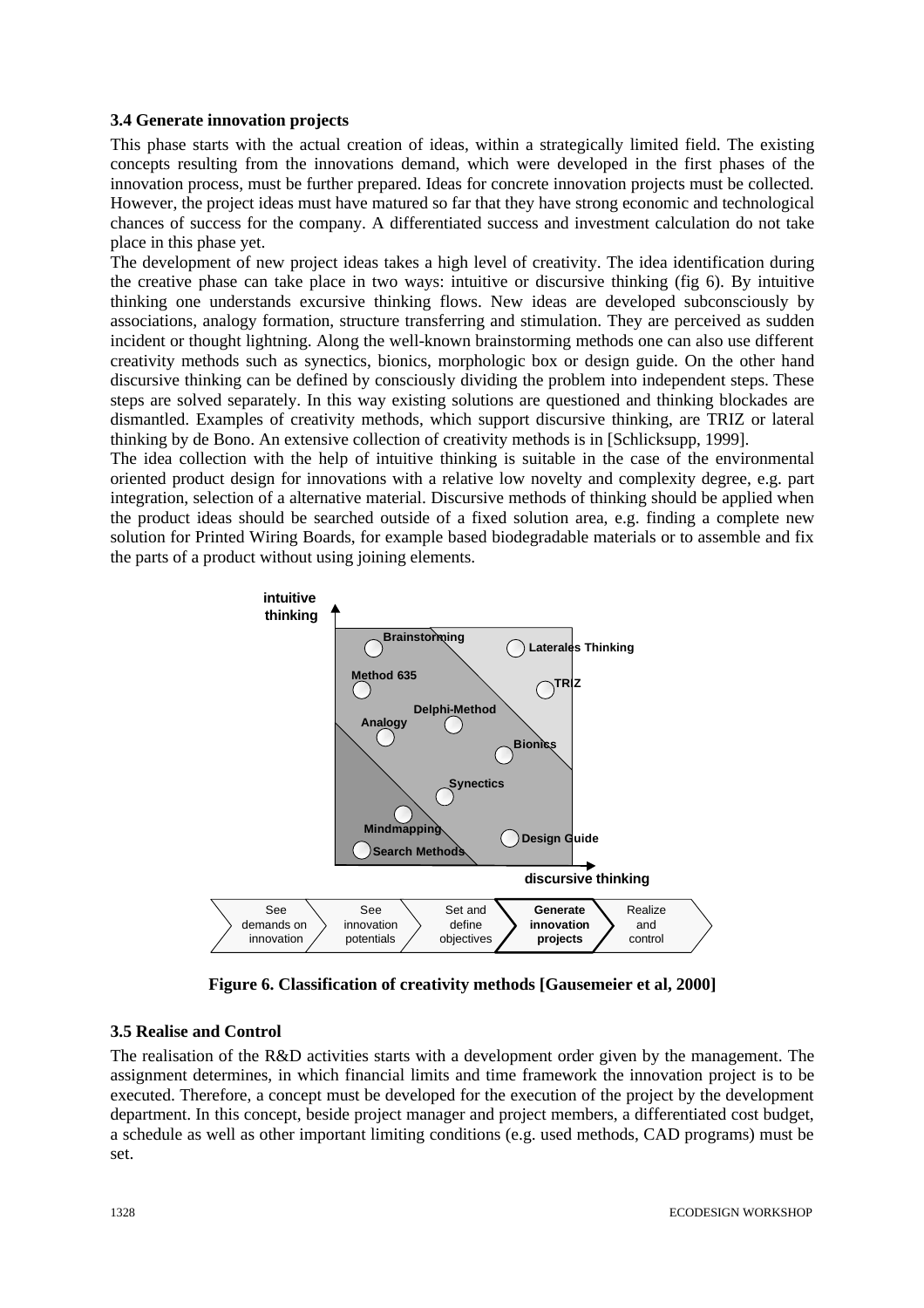Afterwards the actual research and development start. Product, manufacturing and marketing concepts are acquired and transferred. The implementation can take place on the one hand via own research and development. On the other hand the necessary results can be acquired from other enterprises, research establishments etc. by transfer of technology or by license agreement. If the realisation requires a relatively large resources expenditure or a high novelty value is present, one should carry out the R&D activities in an independent project. In other cases the implementation in the routine processes appears more favourable.



**Figure 7. Components of the realisation**

An important item concerning the environmental oriented product development is the integration of knowledge about recycling and disassembly processes. While assembly and manufacturing aspects are already considered in simultaneous engineering approaches, experts on disassembly and recycling processes are not integrated in design teams so far. Along the use of DFE Tools it is necessary to adapt the organizational structure so that it allows the consideration of end of life problems. A possibility is the integration of an external expert or consultant with solid knowledge about recycling and disassembly processes or the use of an expert system. Further, cross functional teams are also a suitable approach. These teams consist of employees coming from different departments. So, in the case of the environmental oriented product development, disassembly and recycling experts can also be included in the respective teams. On the one hand creativity potentials can be set free by this interdisciplinary composition, which would miss in a functional oriented structure. On the other hand these teams offers the possibility to see the different request of the functional areas of an enterprise as a whole.

# **4. Conclusion**

This paper has focused on the integrated view of a closed loop economy and economical efficiency. Global trends in legislation based on an extended product responsibility require an environmental oriented corporate culture, the implementation of a systematic innovation process and methods for the development of adapted strategies for both, products and their related processes. Support is needed especially in the early development stage to set up the entire product strategy. The presented benchmark method contains the following steps: product assessment, process assessment, product portfolio analysis, and strategy selection. The distribution of a company's products within the product portfolio reflects the company's situation for an efficient closed loop economy. To achieve future competitive advantages, strategies can be developed considering processes and products as well as the product life cycle.